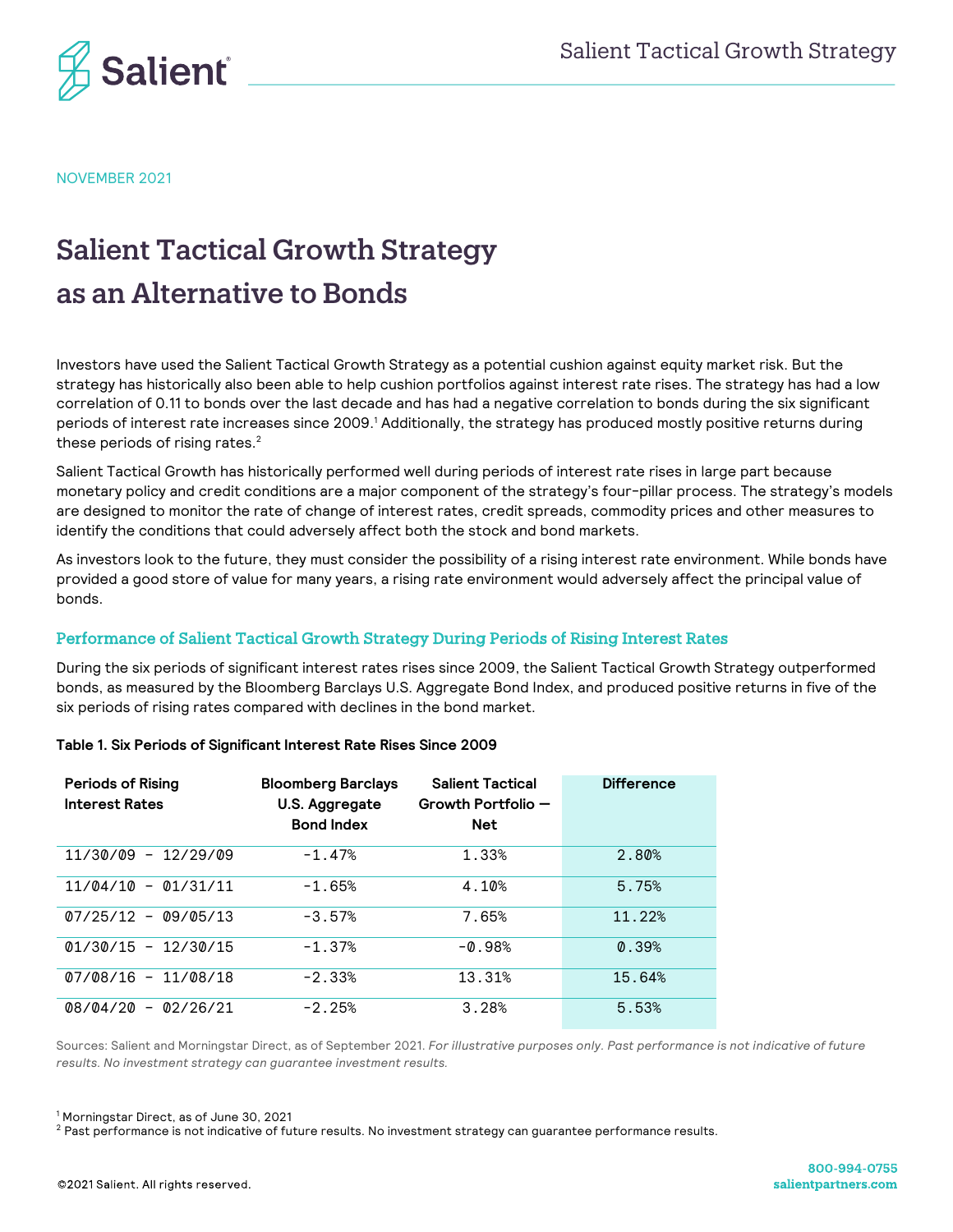

In March 2021, the 10-year U.S. Treasury Note rose as high as 1.74%, its highest level in over a year. Prior to the pandemic, the 10-year U.S. Treasury Note reached over 3% in 2018 and almost 4% in 2010.<sup>3</sup>

A rise in interest rates to pre-pandemic levels would have a severe impact on bond portfolios.

But what if interest rates do not rise from current levels?

Investors can be comforted by the fact that in the 10 years ending September 2021, the Salient Tactical Growth Strategy has outperformed both the Bloomberg Barclays U.S. Aggregate Bond Index and the strategy's benchmark, the HFRX Equity Hedge Index.

#### **Table 2. 10 Years of Performance as of September 2021**

|                                              | Annual Return | <b>Standard Deviation</b> |
|----------------------------------------------|---------------|---------------------------|
| Salient Tactical Growth Portfolio – Net      | 4.59%         | 6.39%                     |
| Bloomberg Barclays U.S. Aggregate Bond Index | 3.01%         | 2.99%                     |
| HFRX Equity Hedge Index                      | 3.74%         | 6.50%                     |

Sources: Salient and Morningstar Direct, as of September 30, 2021. *For illustrative purposes only. Past performance is not indicative of future results. No investment strategy can guarantee investment results.*

## The Four-Pillar Process and Interest Rates

The level, direction and rate of change of interest rates are major factors in the Salient Tactical Growth four-pillar investment process, including valuation, monetary policy and credit conditions, investor sentiment (from a contrarian perspective) and momentum. Interest rates drive equity valuations and equity valuations in turn have a direct impact on investor sentiment. The momentum and relative strength of the financial- and interest rate-related sectors often precede changes in overall stock and bond market direction. The investment team considers all these factors in determining an appropriate market exposure. The following is a summary of how the Salient Tactical Growth Strategy's four pillars relate to the possibility of further interest rate rises:

- ! **Equity valuations** are directly linked to the general level of interest rates. The lower the return on fixed-income assets, the more attractive the potential returns on equities become. A rise in interest rates—and a corresponding decline in bonds—alters the risk-reward ratio between stocks and bonds.
- ! **Monetary policy and credit conditions** are the major drivers of interest rates and intermediate- to long-term stock and bond prices. Historically, a rapid and meaningful rise in rates has often been a warning sign to potential market weakness. Credit spreads are also an important factor in assessing the risk posed by rising rates.
- Investor sentiment is important since the combination of rising interest rates and extreme optimism has often preceded stock and bond market weakness.
- ! **Momentum** and relative strength for interest rate-related sectors such as financials, home building and utilities often indicate when rising interest rates are beginning to impact the bond and stock markets. Weakness in these areas often precedes the onset of a "risk-off" environment.

3 U.S. Department of the Treasury, October 2021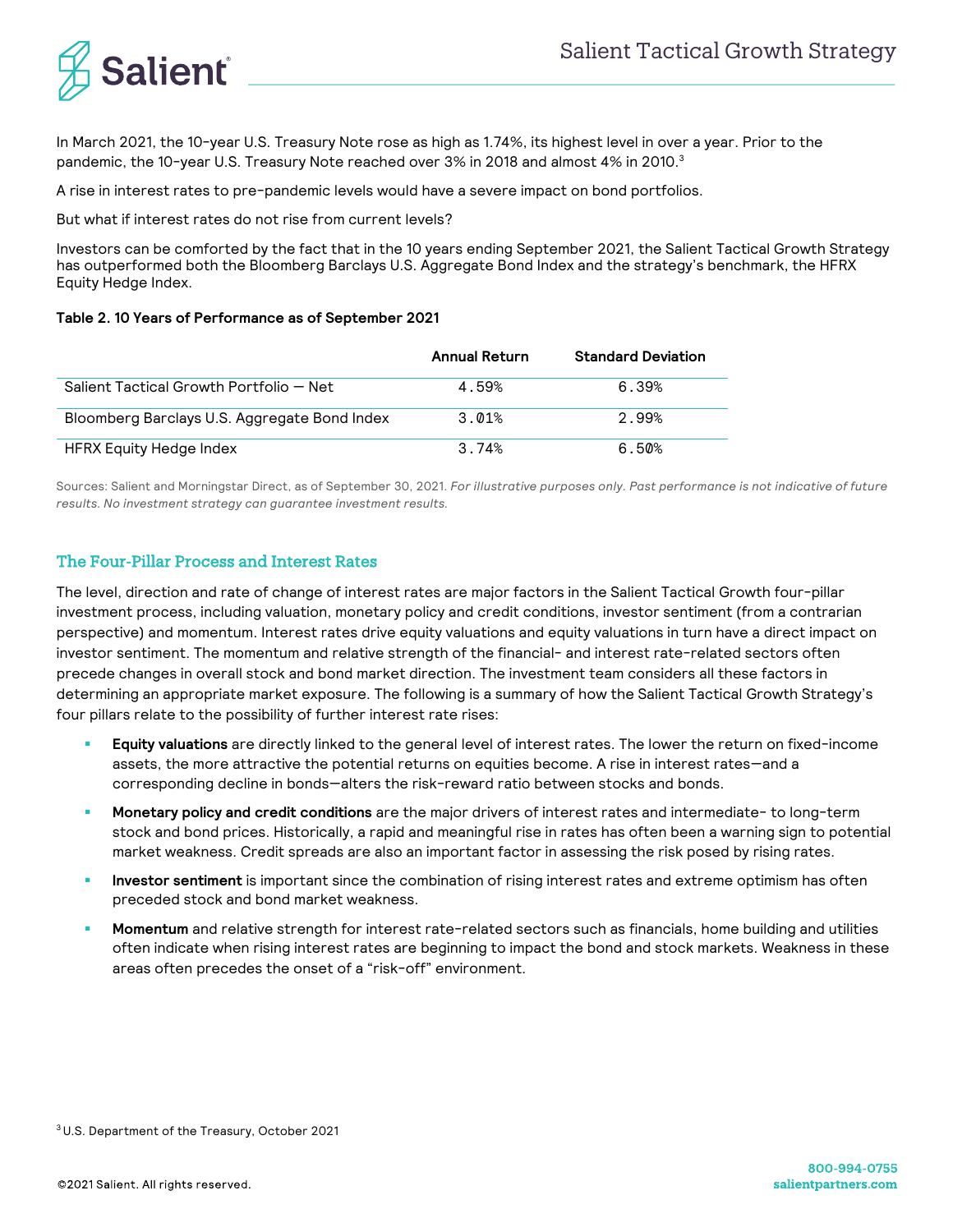

## The Risk of Rising Interest Rates

Interest rates reached an all-time high in October 1981 when the yield on the 10-year U.S. Treasury Note hit over 15%.4 Political turmoil in the Middle East led to an oil crisis and runaway inflation. It took the next 40 years for interest rates to unwind to their current low levels. As the coronavirus spread during the early spring of 2020, the 10-year U.S. Treasury Note touched an all-time low of 0.318% in overnight trading on March 9, 2020.<sup>5</sup>

Investors have had to purchase bonds with longer maturities to obtain higher yields. Some investors have taken on more credit risk by purchasing "junk bonds," which are bonds that carry a higher risk of default than most bonds issued by corporations and governments. The average yield on junk bonds as measured by the Bloomberg Barclays U.S. Corporate High Yield Bond Index fell to 3.96% in February 2021, the lowest yield on record for this index.<sup>6</sup> Durations—a measure of interest rate risk—are now at or near all-time highs. The longer the duration of a bond, the longer investors must wait to be paid. This exposes investors to increased volatility due to changing interest rates.

The impact of a rise in interest rates on all fixed-income securities is meaningful. *Figure 1* shows the price declines for a variety of fixed-income securities for a 1% rise in interest rates.

#### **Figure 1. Impact of Rate Changes on Fixed-Income Prices**

Total Return Impact of a 1% Rise/Fall in Interest Rates

As of January 31, 2021



 $+1\%$  Rise  $-1\%$  Fall

Sources: FactSet, Morgan Stanley Wealth Management GIC. The following Bloomberg Barclays indices were used for the sectors above: U.S. Aggregate Bond for Broad Market, U.S. Aggregate Securitized – MBS Index for MBS, U.S. Corporates for Corporate, Muni Bond 10-year Index for Municipals, Corporate High Yield Index for High Yield, US TIPS Index for TIPS, FRN (BBB) for Floating Rate, U.S. Convertibles Composite for Convertibles, and ABS + CMBS for ABS. Bloomberg Barclays U.S. Treasury benchmark indices used for U.S. Treasury data.

*For illustrative purposes only. Past performance is not indicative of future results. Indices are unmanaged, and one cannot invest directly in an index.*

<sup>4</sup> Bloomberg, October 2021

<sup>5</sup> Bloomberg, October 2021

<sup>6</sup> U.S. Department of the Treasury, October 2021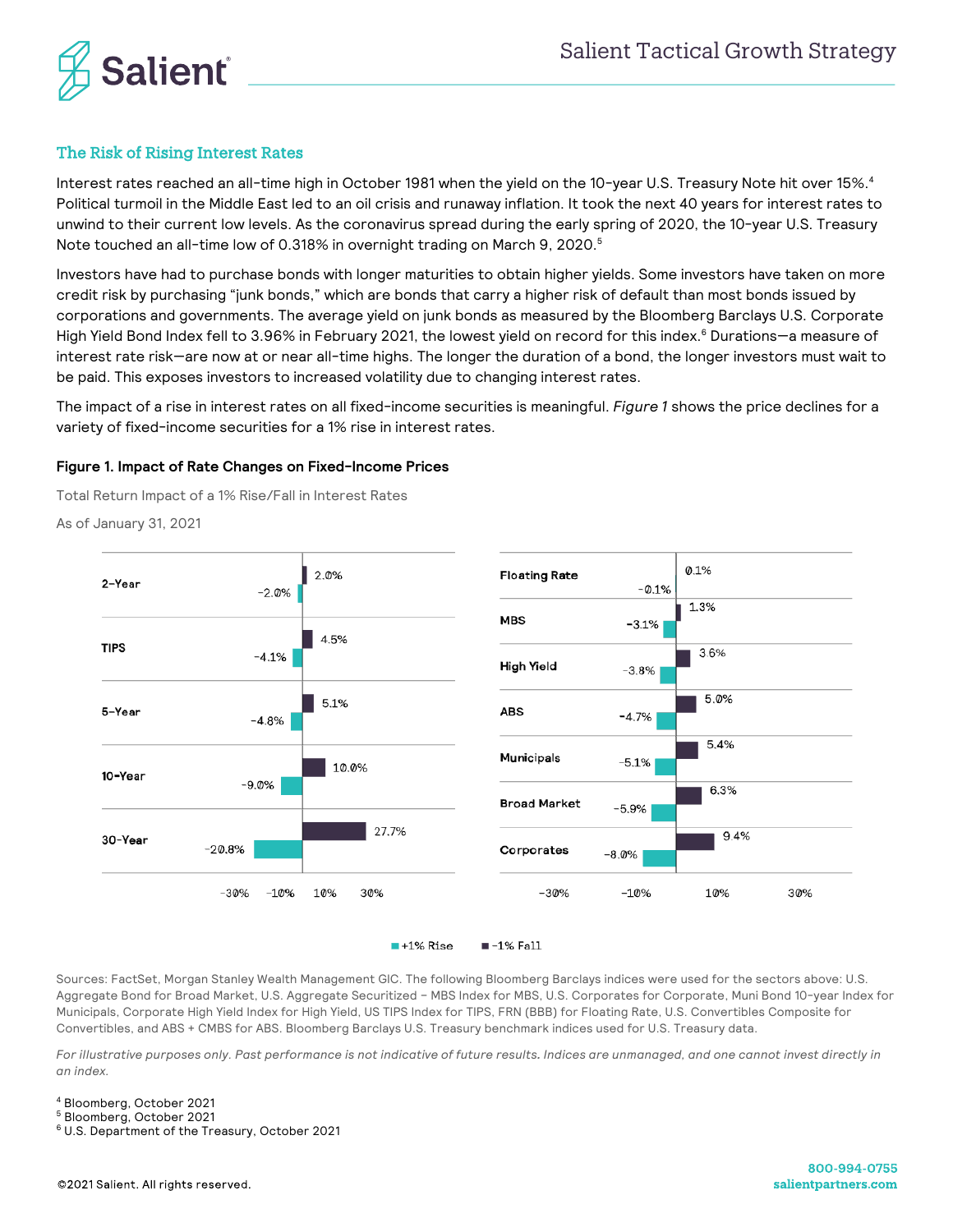

With a 1% rise in interest rates, the 10-year U.S. Treasury Note declines -9.0% and the 30-year U.S. Treasury Bond drops -20.8%.

#### Summary

Salient Tactical Growth Strategy's four-pillar process incrementally adjusts portfolio exposure between major market indices and cash and cash equivalents as the models of its four-pillar investment process indicate. While the investment process is equity-oriented, it has resulted in the strategy's outperformance during periods of rising interest rates, in large part because monetary policy and credit are such an integral part of the four-pillar process. These factors serve as a potential alert system to warn the Tactical Growth investment team of possible future market risks.7

While many investors have used bonds as the anchor of the traditional 60/40 equity-bond allocation, it may be time to consider the Salient Tactical Growth strategy as an alternative to that 40% bond allocation.

## Long-Term Performance of the Salient Tactical Growth Portfolio

Performance as of 09/30/2021

|                                                 | 3Q 2021  | YTD      | 1 Year   | 3 Year | 5 Year | 10 Year | Since<br>$Incep.*$ |
|-------------------------------------------------|----------|----------|----------|--------|--------|---------|--------------------|
| Salient Tactical Growth<br>Portfolio-Net        | $-0.89%$ | 4.83%    | 8.83%    | 4.94%  | 5.88%  | 4.59%   | 4.27%              |
| <b>HFRX Equity Hedge Index</b>                  | 1.28%    | 9.24%    | 17.74%   | 4.96%  | 4.90%  | 3.74%   | 2.49%              |
| S&P 500 Index                                   | 0.58%    | 15.92%   | 30.00%   | 15.99% | 16.90% | 16.63%  | 15.18%             |
| Bloomberg Barclays U.S.<br>Aggregate Bond Index | 0.05%    | $-1.55%$ | $-0.90%$ | 5.36%  | 2.94%  | 3.01%   | 3.74%              |

Returns for periods greater than one year are annualized. Net returns are calculated using a 2.00% wrap fee, applied monthly.

#### \* 08/01/09

*Performance provided represents the annualized return of the portfolio and the indices over the period. Investing involves risk, including possible loss of principal. Past performance does not guarantee future results. Index returns are for illustrative purposes only and do not represent actual performance of any securities. Index performance returns do not reflect any management fees, transaction costs or expenses. Indices are unmanaged and one cannot invest directly in an index.*

 $<sup>7</sup>$  No investment process or system can protect against the loss of principal.</sup>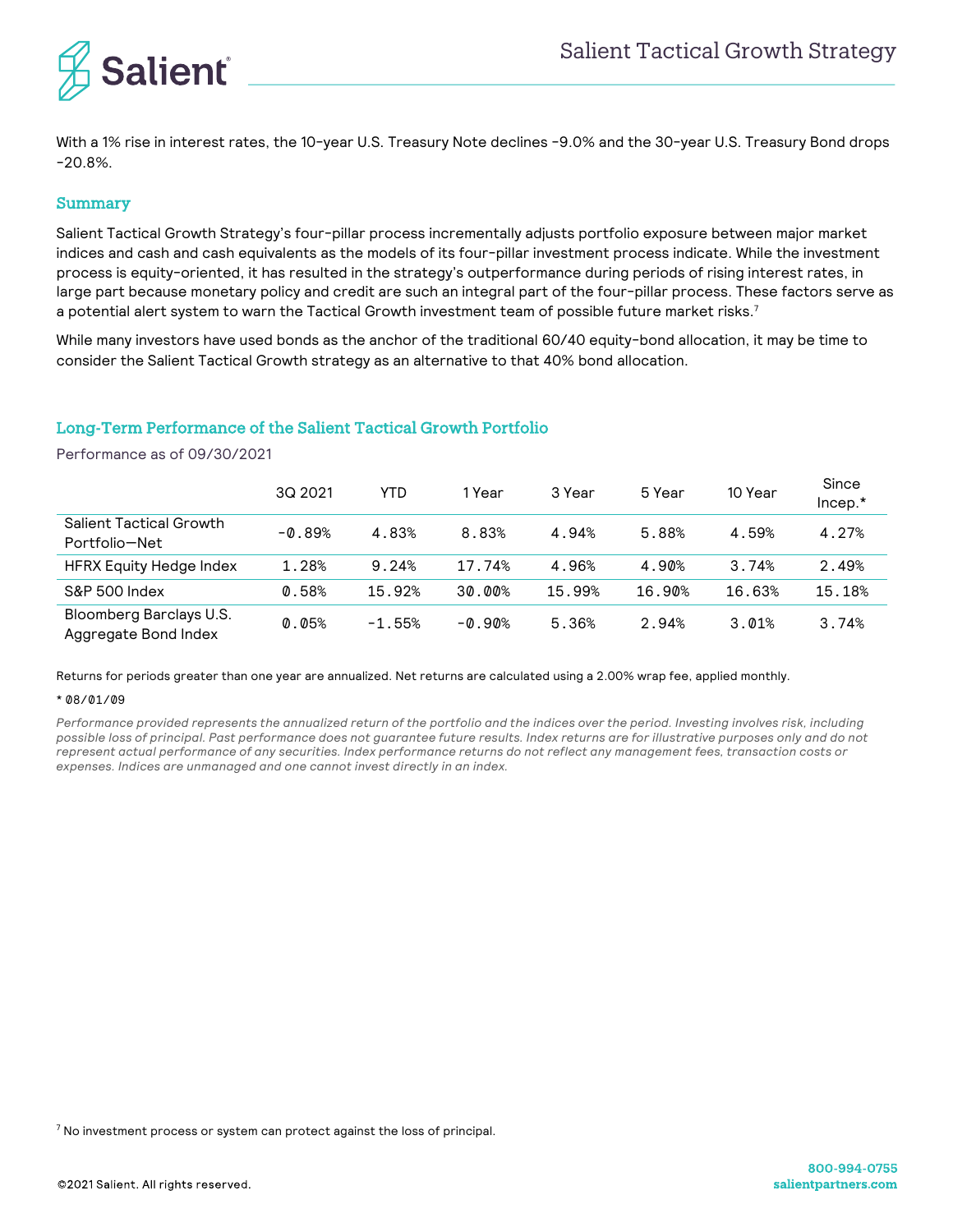

The **Tactical Growth composite** seeks to produce above-average, risk-adjusted returns, in any market environment, while exhibiting less downside volatility than the market itself. The strategy is designed to evaluate potential long and short investments in an attempt to isolate those securities believed to be undervalued or overvalued relative to their intrinsic value and offer the greatest risk-adjusted potential for returns. The portfolio primarily invests in ETFs of securities and security indices that can represent long, short, levered long or levered short positions in general asset classes of both U.S. and overseas equity markets. For comparison purposes, the composite's benchmarks are the HFRX Equity Hedge Index and the S&P 500 Index. The HFRX Equity Hedge Index is comprised of private funds with strategies that maintain both long and short positions primarily in equity securities and equity derivatives. The S&P 500 Index consists of 500 stocks chosen for market size, liquidity and industry group representation. It is a market value-weighted index and one of the most widely used benchmarks of U.S. stock performance. On January 1, 2019, the HFRX Equity Hedge Index replaced the S&P 500 Index as the strategy's primary benchmark index because the new index more closely aligns to the strategy's investment methodologies. Prior to December 31, 2018, the Morningstar Long/Short Equity Index was the secondary benchmark. It is no longer shown as the HFRX Equity Hedge Index more closely aligns to the portfolio's investment strategies.

Separately managed account strategies may not be appropriate or suitable for all investors. There is no guarantee that the strategy's objective will be achieved. It should not be assumed that investments in this strategy have been or will be profitable.

Past performance does not guarantee future results.

Other than levered and inverse ETFs, leverage or derivatives are not used. The use of levered and inverse ETFs is anticipated to be infrequent and may not materially impact returns.

The risks associated with ETFs are detailed in the individual ETF's prospectus, which will be provided upon request.

The portfolio is sub-advised by Broadmark Asset Management LLC, an independent registered investment advisor.

Salient is the trade name for Salient Partners, L.P., which together with its subsidiaries provides asset management and advisory services. Salient claims compliance with the Global Investment Performance Standards (GIPS®). Please call 800-994-0755 to obtain compliant presentation and/or a list of composite descriptions.

**10-year U.S. Treasury Note** is a debt obligation issued by the U.S. Treasury that has a term of 10 years.

**30-year U.S. Treasury Bond** is a long-term debt obligation issued by the U.S. Treasury that has a term of 30 years.

**60/40 portfolio** refers to a portfolio in which 60% of assets are invested in stocks and 40% are invested in bonds.

**Bloomberg Barclays 10-Year Municipal Bond Index** is an unmanaged index composed of a broad range of investment-grade municipal bonds with maturity dates of approximately 10 years.

**Bloomberg Barclays Asset-Backed Securities (ABS) Index** is the ABS component of the Bloomberg Barclays U.S. Aggregate Bond Index. It has three subsectors: credit and charge cards, autos and utility.

**Bloomberg Barclays U.S. Aggregate Bond Index** represents securities that are U.S. domestic, taxable and dollar denominated. The index covers the U.S. investment-grade, fixed-rate bond market, with index components for government and corporate securities, mortgage pass-through securities and asset-backed securities.

**Bloomberg Barclays U.S. CMBS Investment Grade Index** measures the market of U.S. Agency and U.S. non-agency conduit and fusion CMBS deals with a minimum current deal size of \$300 million.

**Bloomberg Barclays U.S. Convertibles Composite Index** tracks the performance of the USD-denominated convertibles market and includes all four major classes of convertible securities (i.e., cash pay bonds, zeros/OIDs, preferreds and mandatories).

**Bloomberg Barclays U.S. Corporate Bond Index** measures the investment grade, fixed-rate, taxable corporate bond market.

**Bloomberg Barclays U.S. Corporate High Yield Bond Index** covers the USD-denominated, noninvestment-grade, fixed-rate, taxable corporate bond market. Securities are classified as high yield if the middle rating of Moody's, Fitch and S&P is Ba1/BB+/BB+ or below. Additional information about ratings can be found, respectively, at www.moodys.com, www.fitchratings.com and www.standardandpoors.com.

**Bloomberg Barclays U.S. Floating-Rate Note Index** measures the performance of U.S. dollar-denominated, investment-grade, floating-rate notes across corporate and government-related sectors.

**Bloomberg Barclays U.S. Mortgage-Backed Securities Index** tracks the mortgage-backed pass-through securities of Ginnie Mae (GNMA), Fannie Mae (FNMA) and Freddie Mac (FHLMC).

**Bloomberg Barclays U.S. TIPS Index** is an unmanaged index that includes all publicly issued, U.S. Treasury inflation-protected securities that have at least one year remaining to maturity, are rated investment grade, and have \$250 million or more of outstanding face value.

**Correlation** is a statistical measure of how two securities move in relation to each other.

**Credit spread** is the spread between Treasury securities and non-Treasury securities that are identical in all respects except for quality rating. **Duration** is a measure of the sensitivity of the price of a fixed-income investment to a change in interest rates and is expressed as a number of years.

**HFRX Equity Hedge Index** is comprised of private funds with strategies that maintain both long and short positions primarily in equity securities and equity derivatives.

**Junk bonds** are bonds issued by companies that are financially struggling and that carry a higher risk of default than most bonds issued by corporations and governments.

**Momentum** is the rate of acceleration of a security's price or volume.

**Monetary policy** refers to the actions of a central bank, currency board or other regulatory committee that determine the size and rate of growth of the money supply, including a change in interest rates or the amount of money banks need to keep in bank reserves.